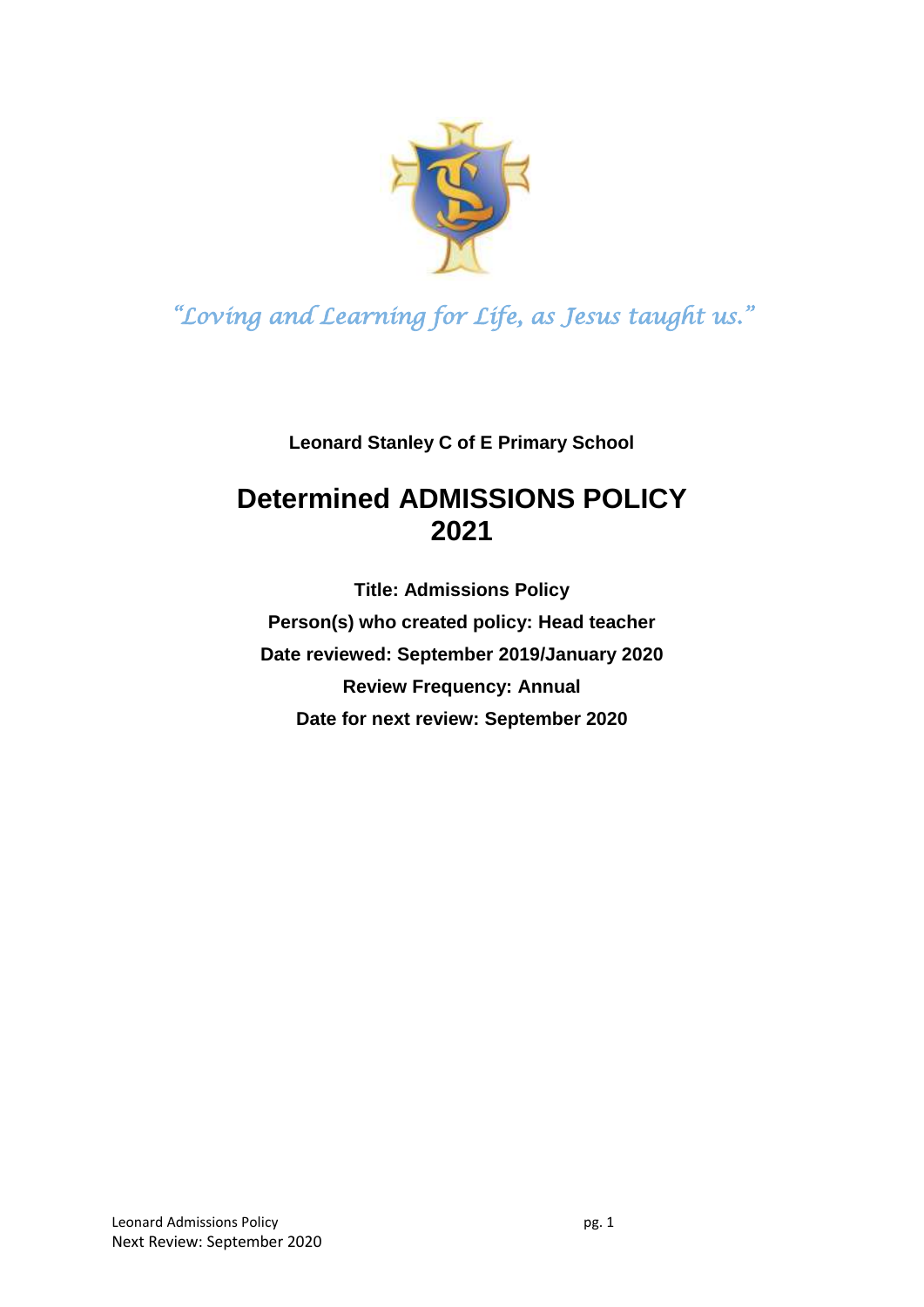

### **LEONARD STANLEY C.E. (Aided) PRIMARY SCHOOL**

### **ADMISSIONS POLICY**

The Governors are responsible for the admissions to this Church of England Aided School, and have agreed with the Local Education Authority (LEA), that the Indicated Admission Number for the Reception Year at the school is 30.

Where the number of applications exceeds the Indicated Admissions Number, places will be offered in accordance with the following criteria, being those advised by the Local Authority. These are listed in order of priority:

> **1.** A 'looked after child' ( 1 ) or a child who was previously looked after but immediately after being looked after became subject to an adoption( 2 ) child arrangements order (residency order) ( 3 ) or special guardianship order ( 4) .

> (1) A 'looked after child' is a child who is (a) in the care of a local authority, or (b) being provided with accommodation by a local authority in the exercise of their social services functions (see the definition in Section 22(1) of the Children Act 1989) at the time of making an application to a school. In Gloucestershire, such children are referred to as Children in Care.

> The 2021 School Admissions Code (the Code) requires children who appear (to the admission authority) to have been in state care outside of England and ceased to be in state care as a result of being adopted to be given equal first priority in admission arrangements, alongside looked after children (LAC) and children who were previously looked after by English local authorities (PLAC). This advice refers to these children as internationally adopted previously looked after children – "**IAPLAC"**.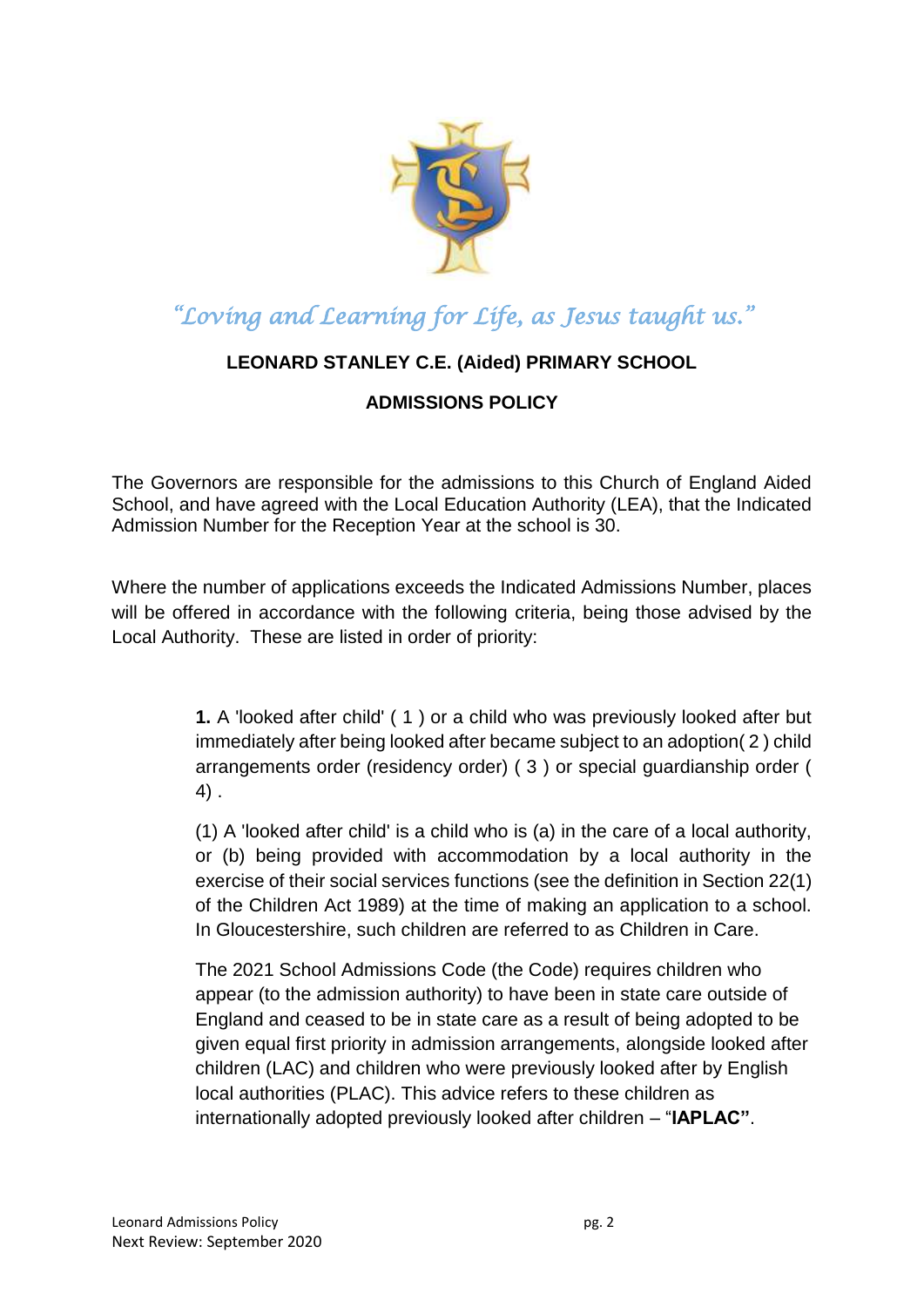

(2) This includes children who were adopted under the Adoption Act 1976 (see section 12 adoption orders) and children who were adopted under the Adoption and Children's Act 2002 (see section 46 adoption orders).

(3) Under the provisions of section 12 of the Children and Families Act 2014, which amend section 8 of the Children Act 1989, residence orders have now been replaced by child arrangements orders.

(4) See Section 14A of the Children Act 1989 which defines a 'special guardianship order' as an order appointing one or more individuals to be a child's special guardian (or special guardians).

**2.** Siblings: Children who will have a sibling attending the school when the child is admitted. (N.B. We define siblings as a brother or sister, half brother or sister, adopted brother or sister, step brother or sister, or the child of the parents/carers partner; in every case the child must be living in the same family unit – at the same address).

**3.** Children with the strongest geographical claim, measured in a straight line from the Ordnance Survey Point of the child's home address (including flats) to the Ordnance Survey Point of the school using the LEA's computerised measuring system, those living close to the school receiving higher priority.

**4.** Where any particular category at points 1-2 is oversubscribed, criterion 3 (strongest geographical claim based on straight line distance) will be used to determine which child will be offered a place. In the event of a tie between two or more children when applying criterion 3 (strongest geographical claim based on straight line distance) where there are not enough places available to offer all children a place at the school, a process of random allocation will be followed by the Governing Body, which must be supervised by someone independent of the school.

#### **Waiting Lists**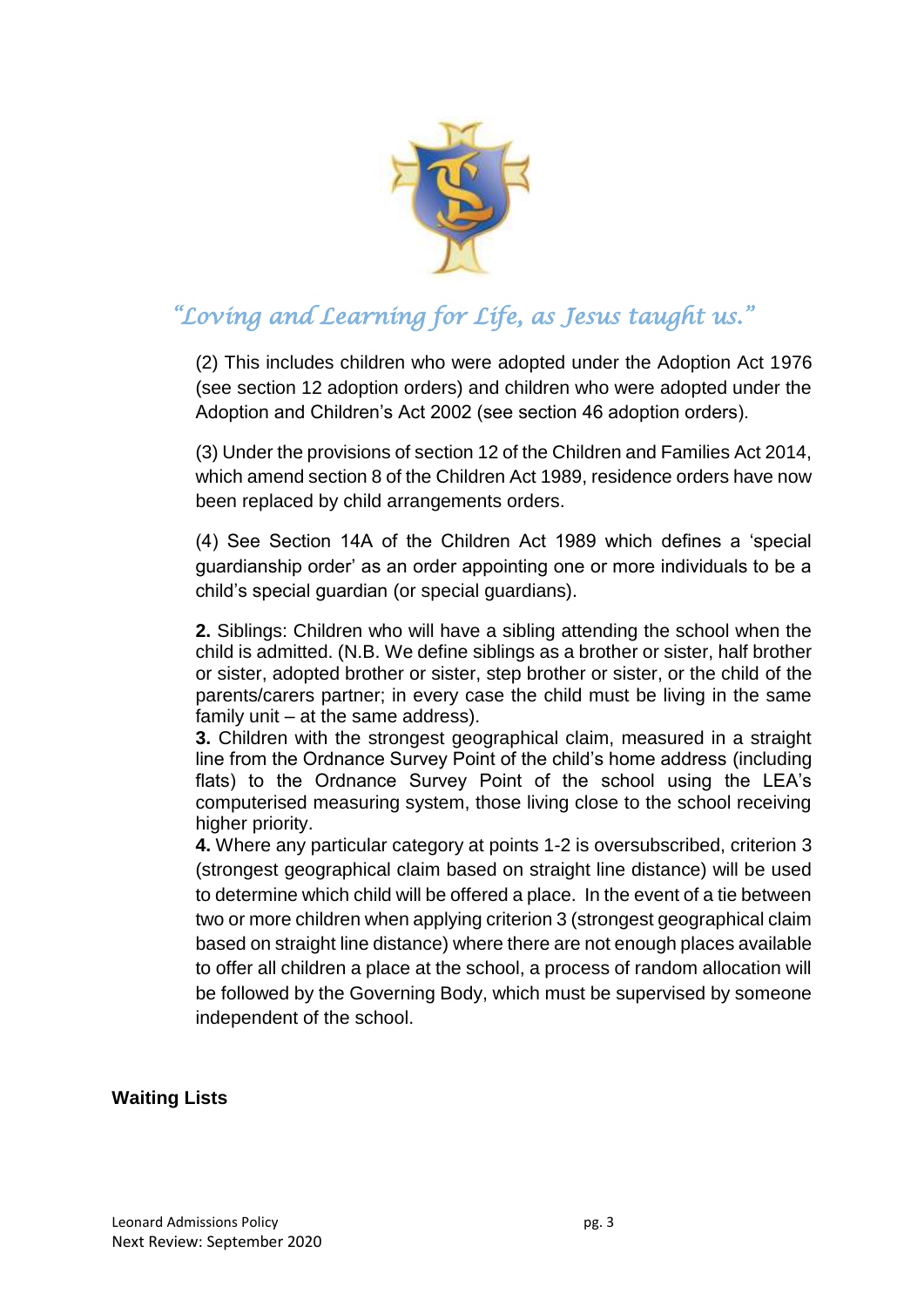

If the school is oversubscribed, a Waiting List will be held for at least the first school term (i.e. until December half term). The Waiting List will be prioritised according to the school's oversubscription criteria.

### **Fair Access Protocols**

The School has signed up to the In-Year Fair Access Protocols held by the Local Authority. Should a vulnerable child within these Protocols require a place at the school, they will take precedent over any child on the Waiting List.

### **In-Year Admissions**

In year applications are all those made outside the normal round of admissions for children of compulsory school age i.e. those applications made during the academic year for a school place in Reception through to Year 6. To apply for a place at Leonard Stanley Primary School, parents should therefore contact the school in the first instance.

#### **SEND**

Children who have a Statement of Special Educational Needs or an Education, Health and Care (EHC) Plan are placed in schools through the arrangements set out in the SEN Code of Practice and not through any admission criteria. Governing bodies are required by Section 324 of the Education Act 1996 to admit a child with a Statement or an Education, Health and Care plan that names the school, even if the school is full.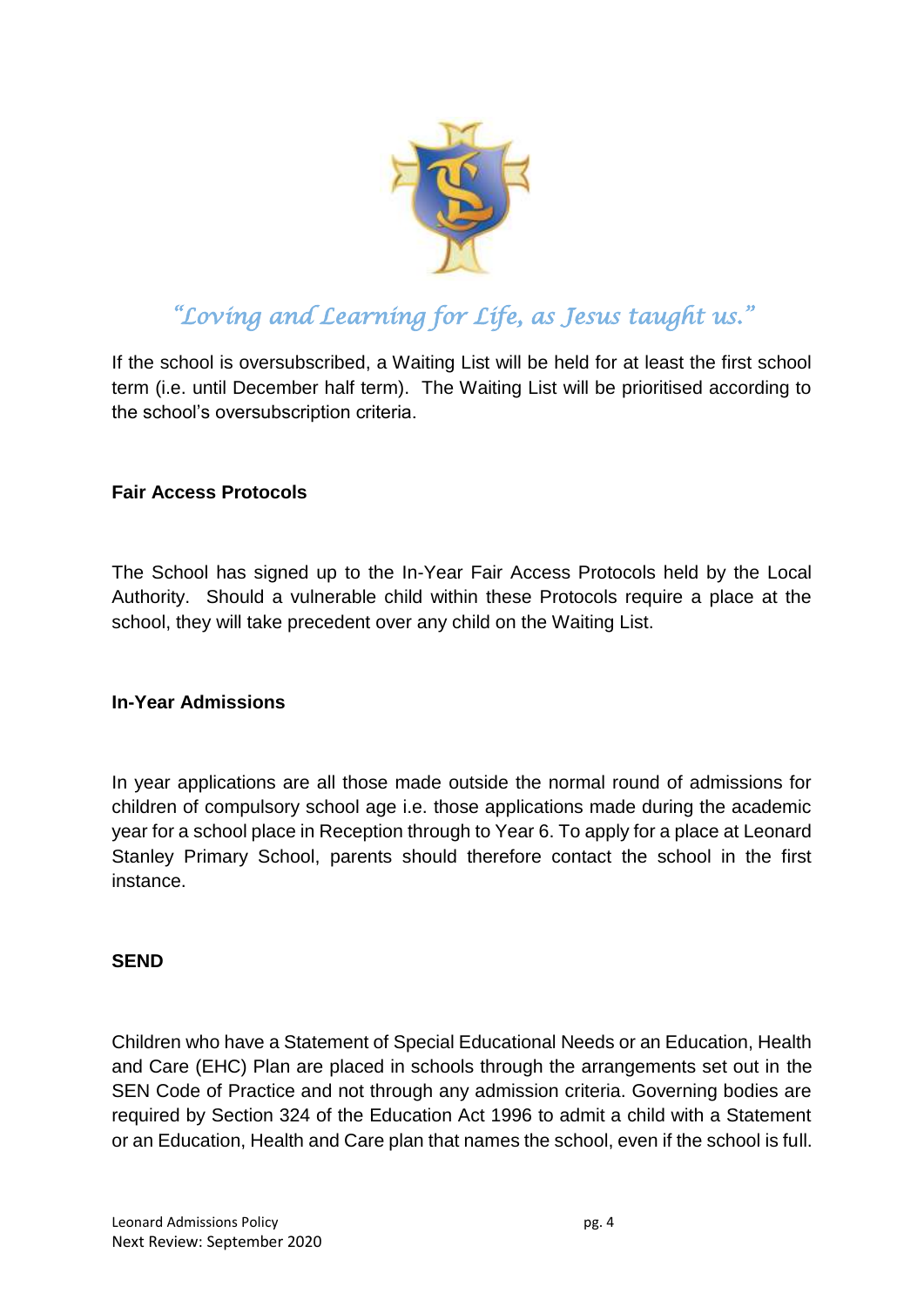

Parents of children with Statements of SEN or EHC should contact their child's casework officer for any further information.

### **Transport**

There are no arrangements for school transport to Leonard Stanley Primary School.

### **Admission of Summer Born Children for Reception Entry for Leonard Stanley C.E. Aided Primary School**

The Governing Body of Leonard Stanley C.E. Primary School acknowledges the updated advice from the Department of Education that occasionally parents/carers of "summer born" children (born between 1 April and 31 August) may request to start the Reception Class of a school a whole academic year later. The Governing Body will make a decision on behalf of Leonard Stanley C.E. Primary School. We follow the Local Authority process which states that parents can only apply for a Reception place at a school once and must apply for a place during the standard application process timeline for their chronological year group, stating their reasons for requesting deferred entry to the following year.

### **Normal Admission Round**

The term 'normal admissions round' refers to all applications for admission to the main year of entry of the school i.e. Reception for Infant and Primary Schools. Applications made during the normal admissions round will be made in advance of the academic year in which the child is due to start at the new school. Children entitled to a full-time